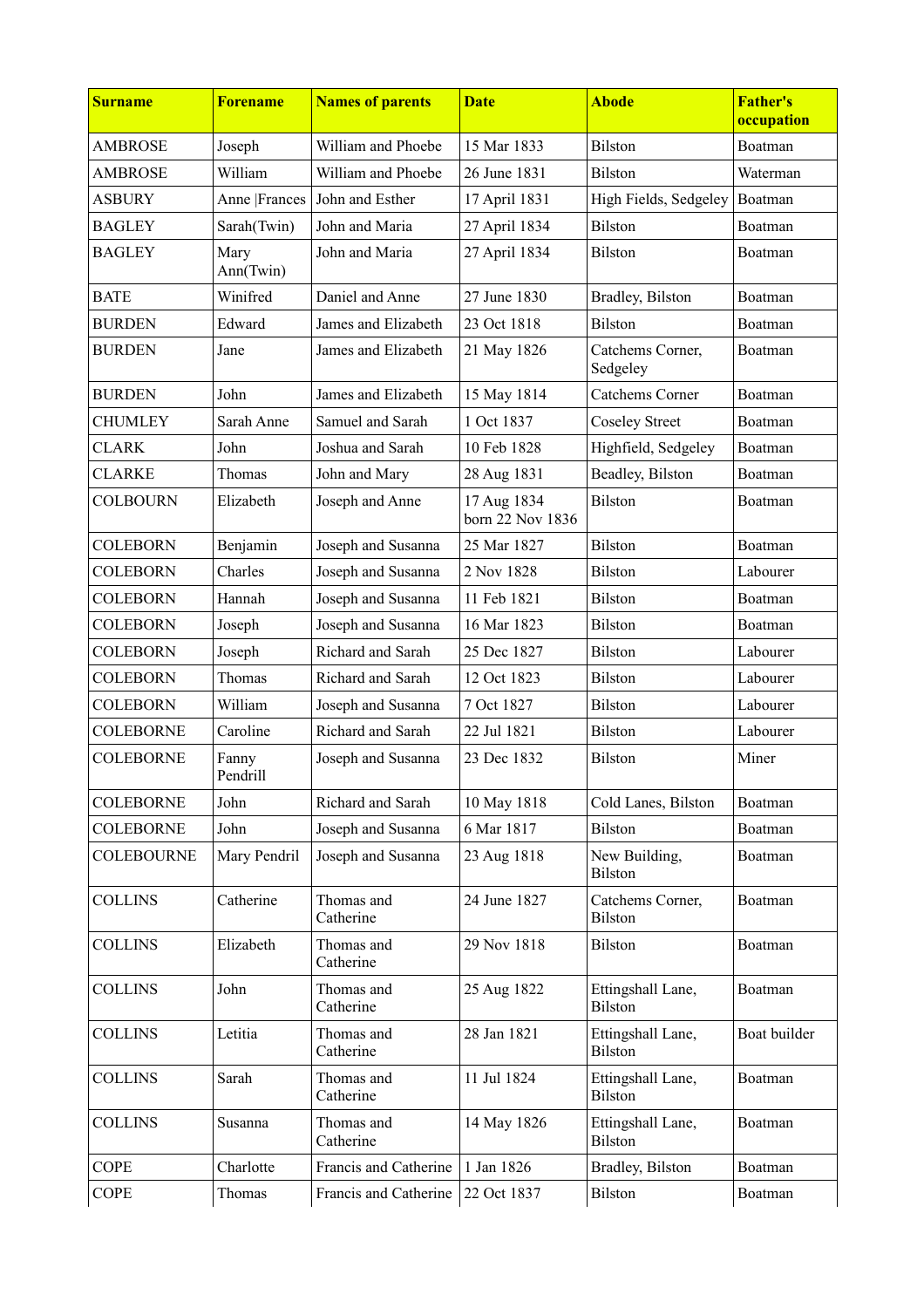| <b>COPE</b>    | William                   | Francis and Catherine    | 1 Sept 1833                     | Bilston                            | Boatman      |
|----------------|---------------------------|--------------------------|---------------------------------|------------------------------------|--------------|
| <b>COX</b>     | Benjamin                  | Thomas and Elizabeth     | 26 Dec 1813                     | <b>Bilston</b>                     | Boat builder |
| <b>COX</b>     | James                     | Thomas and Elizabeth     | 10 Oct 1824                     | <b>Bilston</b>                     | Boat builder |
| <b>COX</b>     | Joseph                    | Thomas and Elizabeth     | 4 Feb 1816                      | <b>Bilston</b>                     | Boat builder |
| <b>COX</b>     | Sarah                     | Thomas and Mary          | 9 Sept 1832                     | <b>Bilston</b>                     | Boat builder |
| <b>COX</b>     | William                   | Thomas and Elizabeth     | 15 Nov 1818                     | <b>Bilston</b>                     | Boat builder |
| <b>COX</b>     | William                   | Thomas and Elizabeth     | 30 Jul 1820                     | <b>Bilston</b>                     | Boat builder |
| <b>DAGER</b>   | Eliza                     | Elijah and Mary          | 26 Mar 1815                     | <b>Bilston</b>                     | Boatman      |
| <b>DIBBLE</b>  | Zachariah                 | James and Elizabeth      | 29 Nov 1818                     | <b>Bilston</b>                     | Boatman      |
| <b>DREW</b>    | Drucilla                  | <b>Edward</b> and Mary   | 8 Dec 1821                      | Ladymoor, Sedgeley                 | Wharfinger   |
| <b>DREW</b>    | Edwin                     | <b>Edward and Mary</b>   | 31 Aug 1817                     | Ladymoor, Sedgeley                 | Wharfinger   |
| <b>DREW</b>    | Eliza                     | <b>Edward and Mary</b>   | 17 Sept 1815                    | Ladymoor, Sedgeley                 | Clerk        |
| <b>DREW</b>    | Emma                      | <b>Edward</b> and Mary   | 25 April 1819                   | <b>Bilston</b>                     | Agent        |
| <b>DUNN</b>    | Caleb                     | James and Sarah          | 15 Jan 1826                     | Catchems Corner,<br><b>Bilston</b> | Boatman      |
| <b>DUNN</b>    | Frederick<br><b>Banks</b> | James and Sarah          | 28 Jul 1823                     | <b>Bilston</b>                     | Boatman      |
| <b>EDWARDS</b> | Joseph                    | <b>Edward and Hannah</b> | 20 Apr 1820                     | Deepfield, Sedgeley                | Boatman      |
| <b>EDWARDS</b> | Thomas                    | <b>Edward and Hannah</b> | 19 Jan 1823                     | Deepfield, Sedgeley                | Boatman      |
| <b>ELWALL</b>  | Selina                    | Joseph and Anne          | 13 May 1828                     | Moxley, Darlaston                  | Boatman      |
| <b>ESPLEY</b>  | John                      | William and Hannah       | 10 Oct 1819                     | Ettingshall, Sedgeley              | Boatman      |
| <b>EVANS</b>   | Abel                      | Richard and Jane         | 16 Mar 1828                     | Bilston                            | Boatman      |
| <b>EVANS</b>   | Elizabeth                 | John and Mary            | 2 Nov 1817                      | Highfield, Sedgeley                | Boat loader  |
| <b>EVANS</b>   | Joseph                    | Richard and Maria        | 2 Jan 1831<br>born 29 Oct 1830  | <b>Bilston</b>                     | Boatman      |
| <b>EVANS</b>   | Thomas                    | Samuel and Catherine     | 12 Feb 1824 Born<br>11 Oct 1822 | Catchems Corner,<br>Sedgeley       | Boatman      |
| <b>FENN</b>    | Benjamin                  | Benjamin and Ann         | 16 Jun 1816                     | Bilston                            | Boatman      |
| <b>FEREDAY</b> | John                      | Robert and Martha        | 24 Apr 1831                     | Catchems Corner,<br><b>Bilston</b> | Boatman      |
| <b>FOSTER</b>  | Hannah                    | Joseph and Sarah         | 15 Nov 1829                     | Wednesbury                         | Boatman      |
| <b>FOSTER</b>  | Jane                      | Joseph and Sarah         | 23 Dec 1827                     | Moxley, Darlaston                  | Boatman      |
| <b>FREE</b>    | Elizabeth                 | Thomas and Elizabeth     | 4 Nov 1827<br>Born 14 Oct 1824  | Deepfield, Sedgeley                | Boatman      |
| <b>FREE</b>    | Maria                     | Thomas and Elizabeth     | 4 Nov 1827<br>Born 16 Aug 1820  | Deepfield, Sedgeley                | Boatman      |
| <b>FREE</b>    | Samuel                    | Thomas and Elizabeth     | 4 Nov 1827<br>Born 18 Nov 1826  | Deepfield, Sedgeley                | Boatman      |
| <b>FREE</b>    | Thomas                    | Thomas and Elizabeth     | 4 Nov 1847<br>Born Aug 1822     | Deepfield, Sedgeley                | Boatman      |
| <b>FREETH</b>  | William                   | Thomas and Elizabeth     | 31 May 1829                     | Deepfield, Sedgeley                | Boatman      |
| <b>GEORGE</b>  | Abraham                   | <b>Edward and Anne</b>   | 14 Dec 1828                     | Millfield, Bilston                 | Boatman      |
| <b>GEORGE</b>  | Anne                      | John and Elizabeth       | 25 June 1820                    | <b>Bilston</b>                     | Boatman      |
| <b>GEORGE</b>  | Anne                      | <b>Edward and Anne</b>   | 30 Sept 1822                    | <b>Bilston</b>                     | Boatman      |
| <b>GEORGE</b>  | Edward                    | John and Elizabeth       | 10 Mar 1822                     | <b>Bilston</b>                     | Boatman      |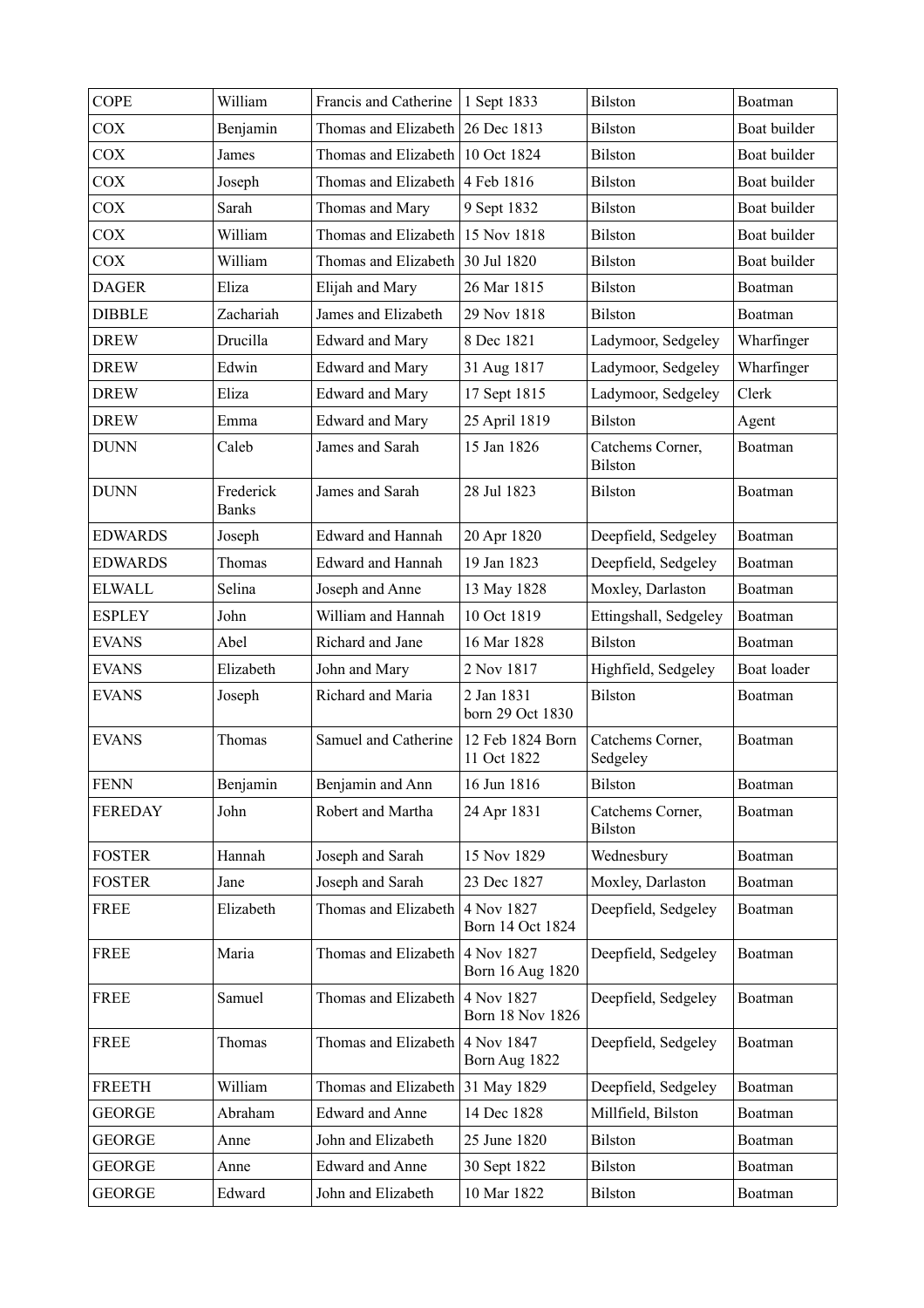| <b>GEORGE</b>    | Emma                 | John and Elizabeth                | 2 Apr 1837   | Millfields                                 | Boatman      |
|------------------|----------------------|-----------------------------------|--------------|--------------------------------------------|--------------|
| <b>GEORGE</b>    | Enoch                | John and Elizabeth                | 2 May 1830   | Millfield, Bilston                         | Boatman      |
| <b>GEORGE</b>    | George Leak          | John and Elizabeth                | 16 Dec 1827  | <b>Bilston</b>                             | Boatman      |
| <b>GEORGE</b>    | George<br>Wooldridge | <b>Edward and Anne</b>            | 3 Oct 1826   | Millfield, Bilston                         | Boatman      |
| <b>GEORGE</b>    | John                 | John and Elizabeth                | 26 Feb 1826  | <b>Bilston</b>                             | Boatman      |
| <b>GEORGE</b>    | Joseph               | <b>Edward and Anne</b>            | 5 Sept 1924  | Millfield, Bilston                         | Boatman      |
| <b>GEORGE</b>    | Lucy                 | John and Elizabeth                | 15 Feb 1835  | <b>Bilston</b>                             | Boatman      |
| <b>GEORGE</b>    | Noah                 | John and Elizabeth                | 10 Jun 1832  | <b>Bilston</b>                             | Boatman      |
| <b>GEORGE</b>    | Rosanna              | John and Elizabeth                | 22 Feb 1824  | <b>Bilston</b>                             | Boatman      |
| <b>GRANGER</b>   | Anne                 | John and Patience                 | 2 May 1824   | <b>Bilston</b>                             | Boatman      |
| <b>GRANGER</b>   | Anne                 | Thomas and Mary                   | 23 May 1819  | <b>Bilston</b>                             | Boatman      |
| <b>GRANGER</b>   | Eleanor              | John and Patience                 | 27 Aug 1826  | Bradley, Bilston                           | Boatman      |
| <b>GRANGER</b>   | Eliza                | John and ?                        | 1 Aug 1830   | <b>Bilston</b>                             | Boatman      |
| <b>GRIFFITHS</b> | George               | William and Charlotte             | 22 Jan 1826  | <b>Bilston</b>                             | Boatman      |
| <b>GRIFFITHS</b> | Thomas               | William and Anne                  | 17 Nov 1818  | <b>Bilston</b>                             | Boatman      |
| <b>HARTLAND</b>  | Isaiah               | James and Anne<br>Maria           | 5 Feb 1832   | Sedgeley                                   | Boatman      |
| <b>HARTLAND</b>  | Sarah                | James and Anne<br>Maria           | 29 Dec 1833  | Sedgeley                                   | Boatman      |
| <b>HARTSHORN</b> | Matilda              | Samuel and Penelope               | 8 Jul 1827   | <b>Bilston</b>                             | Boat master  |
| <b>HAYWOOD</b>   | John                 | John and Elizabeth                | 7 Apr 1820   | Daisy House,<br>Sedgeley                   | Boatman      |
| <b>HAYWOOD</b>   | Richard              | John and Elizabeth                | 10 Mar 1822  | Brierly, Sedgeley                          | Boatman      |
| <b>HICKMAN</b>   | Joseph               | Richard and Elizabeth             | 28 Sept 1823 | <b>Bilston Furnaces,</b><br><b>Bilston</b> | Boatman      |
| <b>HICKMAN</b>   | Mansfield            | Richard and Elizabeth 24 Dec 1820 |              | <b>Bilston</b>                             | Boatman      |
| <b>HILL</b>      | Mary Anne            | Daniel and Elizabeth              | 1 Sept 1822  | Bradley, Bilston                           | Boatman      |
| <b>HODGKISS</b>  | Martha               | Samuel and Mary                   | 9 Jan 1820   | Sedgeley                                   | Boatman      |
| <b>HOLLOWAY</b>  | Anne                 | William and Harriot               | 16 Dec 1821  | <b>Bilston</b>                             | Boat builder |
| <b>HOLLOWAY</b>  | Anne                 | Samuel and Anne                   | 21 Apr 1822  | <b>Bilston</b>                             | Boat builder |
| <b>HOLLOWAY</b>  | Anne                 | John and Phoebe                   | 21 Aug 1825  | <b>Bilston</b>                             | Boat builder |
| <b>HOLLOWAY</b>  | Charlotte            | Samuel and Mary                   | 29 Nov 1818  | Bilston                                    | Boat builder |
| <b>HOLLOWAY</b>  | Edward               | William Hickman and<br>Mary       | 29 Aug 1830  | Mill Lane, Bilston                         | Boat builder |
| <b>HOLLOWAY</b>  | Eliza                | Samuel and Mary<br>Ann            | 3 Jan 1815   | Bilston                                    | Boat builder |
| <b>HOLLOWAY</b>  | Elizabeth            | Samuel and Sarah                  | 18 Jun 1822  | <b>Bilston</b>                             | Boat builder |
| <b>HOLLOWAY</b>  | Elizabeth            | John and Phoebe                   | 29 Nov 1818  | <b>Bilston</b>                             | Boat builder |
| <b>HOLLOWAY</b>  | Emma                 | John and Phoebe                   | 17 Jun 1821  | <b>Bilston</b>                             | Boat builder |
| <b>HOLLOWAY</b>  | Enos                 | Samuel and Anne                   | 18 Dec 1825  | Princes End,<br>Sedgeley                   | Boat builder |
| <b>HOLLOWAY</b>  | George<br>Samuel     | Samuel and Sarah                  | 5 Jul 1829   | Bilston                                    | Boat builder |
| <b>HOLLOWAY</b>  |                      | Henry Francis John and Phoebe     | 29 Jan 1837  | Bilston                                    | Boat builder |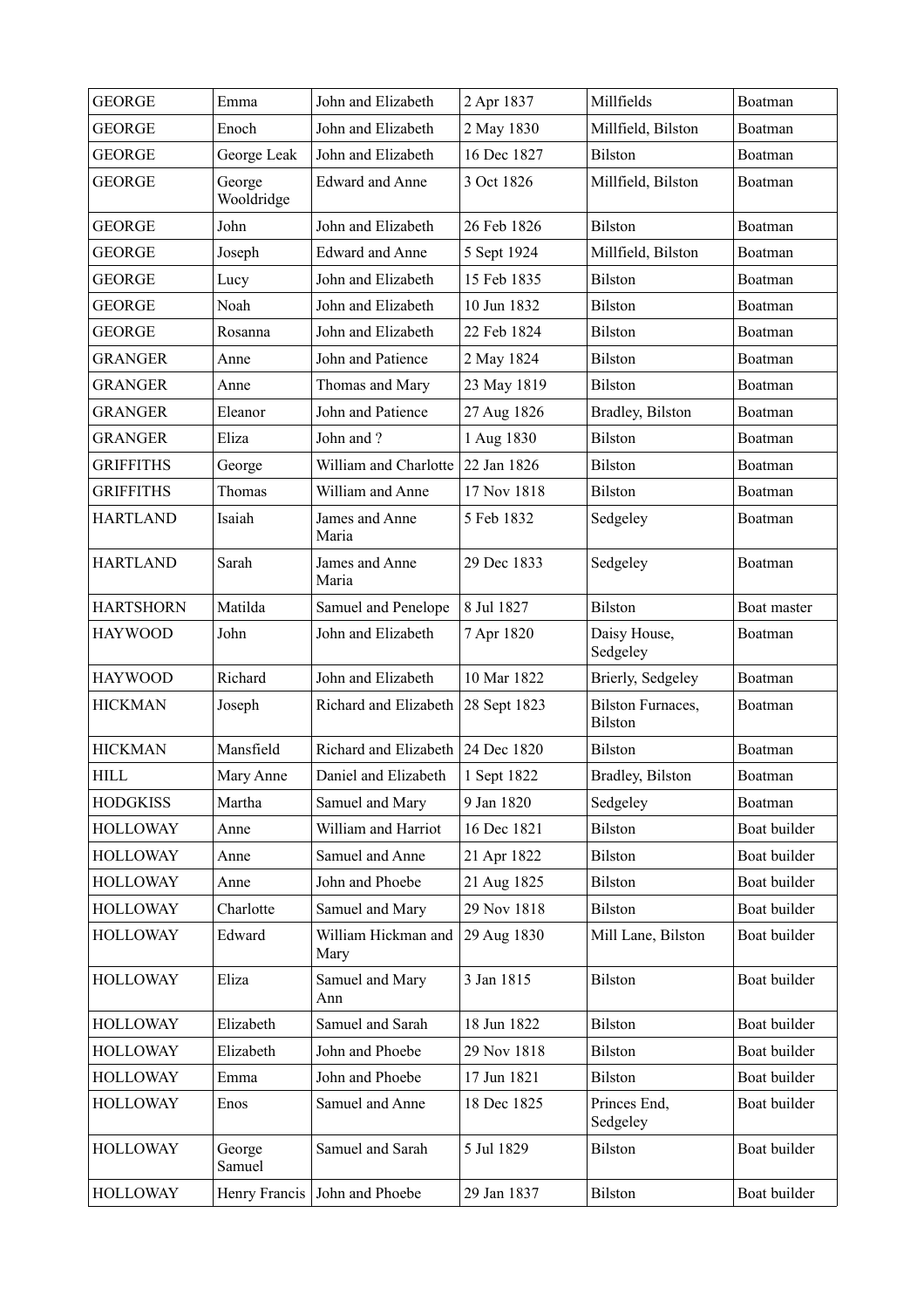| <b>HOLLOWAY</b> | Horatio     | Samuel and Sarah            | 5 June 1836  | Bilston              | Boat builder |
|-----------------|-------------|-----------------------------|--------------|----------------------|--------------|
| <b>HOLLOWAY</b> | Isaiah      | Samuel and Sarah            | 14 Oct 1827  | Highfields, Sedgeley | Boat builder |
| <b>HOLLOWAY</b> | James       | Michael and<br>Elizabeth    | 22 June 1817 | Highfields, Sedgeley | Boat builder |
| <b>HOLLOWAY</b> | John        | William Hickman and<br>Mary | 15 Mar 1828  | Mill Lane, Bilston   | Boat builder |
| <b>HOLLOWAY</b> | John        | Samuel and Sarah            | 18 Jun 1822  | <b>Bilston</b>       | Boat builder |
| <b>HOLLOWAY</b> | John        | John and Phoebe             | 27 Mar 1814  | Catchems Corner      | Boat builder |
| <b>HOLLOWAY</b> | John        | Samuel and Ann              | 6 Dec 1814   | <b>Bilston</b>       | Boat builder |
| <b>HOLLOWAY</b> | Joseph      | Michael and<br>Elizabeth    | 28 Jan 1821  | Highfield, Sedgeley  | Boat builder |
| <b>HOLLOWAY</b> | Margaret    | Wm Hickman and?             | 26 Jun 1836  | <b>Bilston</b>       | Boat builder |
| <b>HOLLOWAY</b> | Mary Anne   | Samuel and Sarah            | 30 May 1824  | Highfield, Sedgeley  | Boat builder |
| <b>HOLLOWAY</b> | Michael     | Samuel and Sarah            | 12 Feb 1826  | Highfield, Sedgeley  | Boat builder |
| <b>HOLLOWAY</b> | Michael     | Michael and<br>Elizabeth    | 12 Mar 1815  | Brierley, Sedgeley   | Boat builder |
| <b>HOLLOWAY</b> | Richard     | Michael and<br>Elizabeth    | 16 May 1819  | Highfield, Sedgeley  | Boat builder |
| <b>HOLLOWAY</b> | Ruth        | Samuel and Sarah            | 7 Apr 1833   | <b>Bilston</b>       | Boat builder |
| <b>HOLLOWAY</b> | Samuel      | Samuel and Mary<br>Ann      | 1 Sep 1816   | <b>Bilston</b>       | Boat builder |
| <b>HOLLOWAY</b> | Samuel      | Samuel and Ann              | 11 Feb 1816  | <b>Bilston</b>       | Boat builder |
| <b>HOLLOWAY</b> | Samuel      | Samuel and Sarah            | 27 Feb 1831  | <b>Bilston</b>       | Boat builder |
| <b>HOLLOWAY</b> | Samuel John | John and Phoebe             | 27 Oct 1833  | <b>Bilston</b>       | Boat builder |
| <b>HOLLOWAY</b> | Sarah       | William Hickman and<br>Mary | 12 Feb 1832  | <b>Bilston</b>       | Boat builder |
| <b>HOLLOWAY</b> | Sarah       | Samuel and Mary             | 29 Oct 1823  | <b>Bilston</b>       | Boat builder |
| <b>HOLLOWAY</b> | William     | Michael and<br>Elizabeth    | 18 Jul 1813  | <b>Bilston</b>       | Boat builder |
| <b>HOLLOWAY</b> | William     | Samuel and Mary<br>Ann      | 3 Jan 1815   | <b>Bilston</b>       | Boat builder |
| <b>HUGHES</b>   | Elizabeth   | William and Mary            | 20 Mar 1814  | Deepfield            | Boat builder |
| <b>HUGHES</b>   | George      | William and Mary            | 11 Jan 1818  | Deepfield, Sedgeley  | Boat builder |
| <b>HUGHES</b>   | Hannah      | William and Mary            | 25 Dec 1815  | Deepfield, Sedgeley  | Boat builder |
| <b>HUGHES</b>   | Henry       | John and Sarah              | 3 Jan 1827   | Parkfield, Sedgeley  | Boatman      |
| <b>HUGHES</b>   | Joseph      | Thomas and Elizabeth        | 31 Mar 1816  | Ladymoor, Sedgeley   | Boatman      |
| <b>HUGHES</b>   | Mary        | William and Mary            | 25 Aug 1822  | Deepfield, Sedgeley  | Boat builder |
| <b>HUGHES</b>   | Thomas      | William and Mary            | 14 May 1820  | Deepfield, Sedgeley  | Boat builder |
| <b>HUGHES</b>   | Thomas      | Thomas and Elizabeth        | 16 Aug 1818  | <b>Bilston</b>       | Boatman      |
| <b>HUGHES</b>   | William     | John and Sarah              | 24 Jan 1813  | Ettingshall, Bilston | Boatman      |
| <b>HUGHES</b>   | William     | William and Mary            | 6 Jun 1824   | Deepfield, Sedgeley  | Boat builder |
| <b>INGLESBY</b> | George      | Joseph and Mary             | 26 Dec 1813  | <b>Bilston</b>       | Boatman      |
| <b>INGLESBY</b> | Mary Ann    | Joseph and Mary             | 26 Dec 1813  | <b>Bilston</b>       | Boatman      |
| <b>JEFFRIES</b> | John        | Thomas and Ann              | 10 Dec 1815  | Bradley, Bilston     | Boat loader  |
| <b>JONES</b>    | Mary        | John and Martha             | 10 May 1818  | Ettingshall Lane     | Boatman      |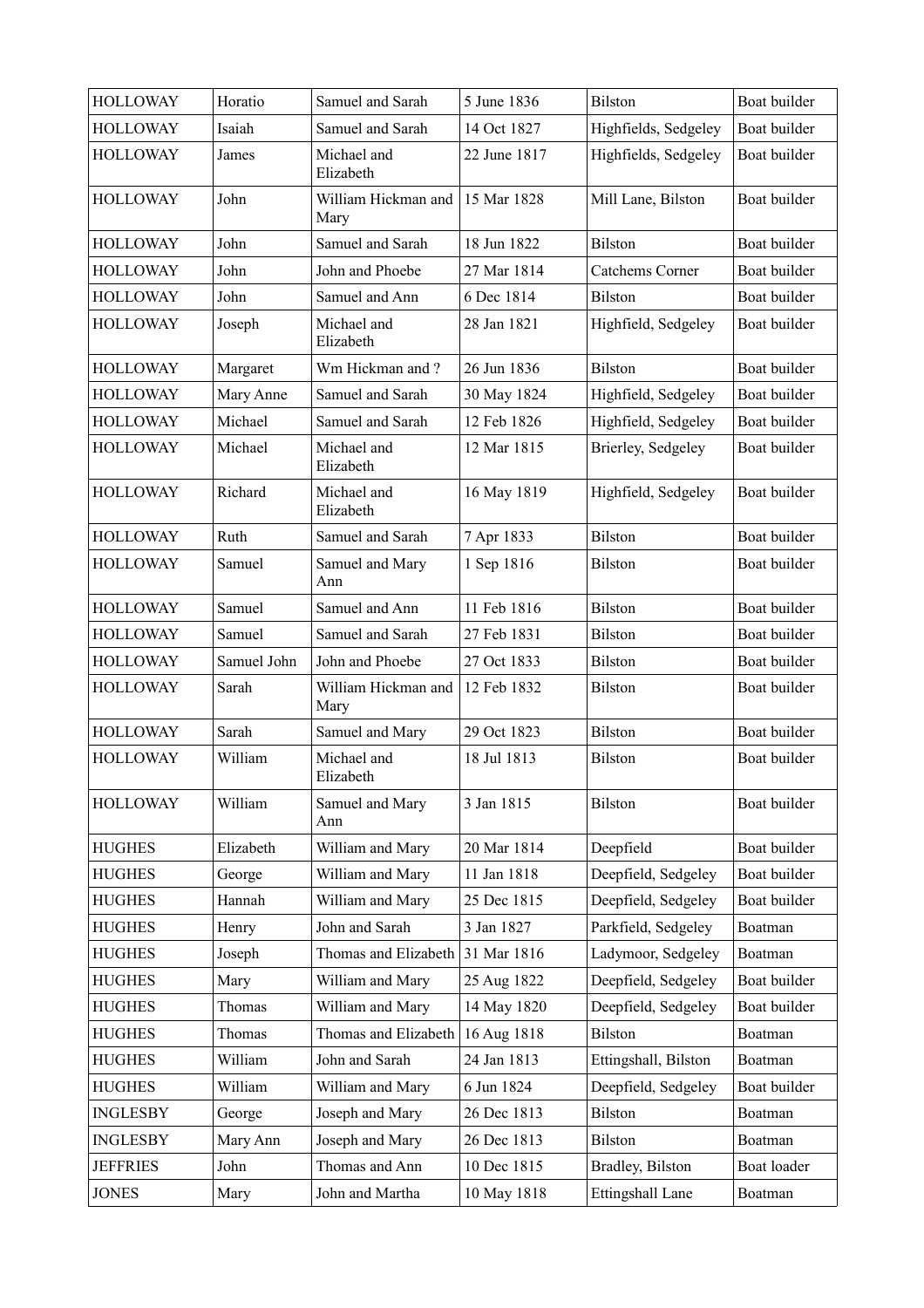| <b>JONES</b>      | Mary Ann          | John and Martha                   | 3 Nov 1816    | Ettinghall Lane,<br>Bilston          | Boatman                  |
|-------------------|-------------------|-----------------------------------|---------------|--------------------------------------|--------------------------|
| <b>KYTE</b>       | Anne              | John and Elizabeth                | 23 Sept 1821  | <b>Bilston</b>                       | Boatman                  |
| <b>MILLAR</b>     | James             | Benjamin and Phoebe               | 23 Sept 1832  | Sedgeley                             | Boat builder             |
| <b>MILLINGTON</b> | James             | Richard and Jane                  | 7 Feb 1813    | <b>Bilston</b>                       | Boatman                  |
| <b>MILLWARD</b>   | Thomas            | Benjamin and Mary                 | 19 Jul 1835   | Sedgeley                             | Boat builder             |
| <b>MILNER</b>     | Benjamin          | Benjamin and Mary                 | 25 Jan 1824   | Highfield, Sedgeley                  | Boat builder             |
| <b>MILNER</b>     | Fanny             | Benjamin and Mary                 | 28 Jun 1829   | Highfield, Sedgeley                  | Boat builder             |
| <b>MILNER</b>     | John              | Benjamin and Mary                 | 17 Sept 1826  | Highfield, Sedgeley                  | Boat builder             |
| <b>MILNER</b>     | John              | Benjamin and Mary                 | 19 Sept 1819  | Fleet, Sedgeley                      | Boat builder             |
| <b>MILNER</b>     | Joseph            | Benjamin and Mary                 | 22 Apr 1821   | Highfield, Sedgeley                  | Boat builder             |
| <b>MINCHER</b>    | Edward            | Samuel and Anne                   | 23 Jan 1831   | <b>Bilston</b>                       | Boatman                  |
| <b>MORRIS</b>     | Jane              | Robert and Sarah                  | 20 Nov 1817   | Wolverhampton                        | Boatman                  |
| <b>MORRIS</b>     | Mary Ann          | John and Mary                     | 15 March 1816 | <b>Bilston</b>                       | Boatman                  |
| <b>PARKER</b>     | Hannah            | Thomas and Mary                   | 26 Dec 1819   | Hall Green, Sedgeley                 | Boatman                  |
| <b>PARKER</b>     | Mary              | Joseph and Elizabeth              | 17 Mar 1822   | Coseley, Sedgeley                    | Boat loader              |
| <b>PERRY</b>      | Francis           | Joseph and Elizabeth              | 2 Feb 1817    | New Buildings,<br><b>Bilston</b>     | Boat builder             |
| <b>PERRY</b>      | Sarah             | Joseph and Elizabeth              | 2 Aug 1818    | Willingsworth,<br>Sedgeley           | Boat builder             |
| <b>POSTENS</b>    | John              | Joseph and Hannah                 | 22 Jan 1832   | Sedgeley                             | Boatman                  |
| <b>POSTENS</b>    | Joseph (Twin)     | Joseph and Hannah                 | 7 Oct 1827    | Broad Lane, Sedgeley                 | Boatman                  |
| <b>POSTENS</b>    | Thomas            | Joseph and Hannah                 | 4 Dec 1825    | <b>Bilston</b>                       | Boatman                  |
| <b>POSTENS</b>    | William<br>(Twin) | Joseph and Hannah                 | 7 Oct 1827    | Broad Lane, Sedgeley                 | Boatman                  |
| <b>POSTONS</b>    | Phillis           | Joseph and Hannah                 | 12 Oct 1829   | Bradley, Bilston                     | Boatman                  |
| <b>PRICE</b>      | Caroline          | William and Elizabeth 30 May 1826 |               | <b>Bilston</b>                       | Boatman                  |
| <b>ROWE</b>       | John              | Richard and Mary                  | 31 Jul 1833   | Bilston                              | Boatman                  |
| <b>SEABRIDGE</b>  | Eliza             | Abraham and Mary                  | 11 Sept 1836  | <b>Bilston</b>                       | Boat builder             |
| <b>SHAW</b>       | Harriot           | James and Harriot                 | 24 May 1836   | Sedgeley                             | Boatman                  |
| <b>SILVESTER</b>  | Benjamin          | John and Charlotte                | 3 Dec 1837    | Temple Street                        | Boatman                  |
| <b>TINSLEY</b>    | Amelia            | Benjamin and Maria                | 27 Apr 1834   | Sedgeley                             | Agent - Canal<br>Company |
| <b>TURNER</b>     | Mary Anne         | <b>Edward and Anne</b>            | 3 Jul 1826    | Murmur (sic) Green,<br>Wolverhampton | Boatman                  |
| <b>TURNER</b>     | Samuel            | <b>Edward and Anne</b>            | 9 Mar 1828    | Monmore Green,<br>Wolverhampton      | Boatman                  |
| <b>TURNER</b>     | William           | <b>Edward and Anne</b>            | 10 Apr 1819   | Bradley, Bilston                     | Boatman                  |
| <b>WAKELAM</b>    | Careless          | Joseph and Mary                   | 3 Apr 1825    | Ladymoor, Sedgeley                   | Boatman                  |
| <b>WATTON</b>     | Mary              | Joseph and Mary                   | 9 Mar 1828    | Ladymoor, Sedgeley                   | Boatman                  |
| <b>WILCOX</b>     | Emma              | Samuel and Sarah                  | 21 Oct 1827   | Deepfield, Sedgeley                  | Boatman                  |
| WILKES            | Mary              | William and Anne                  | 23 Sept 1830  | Coseley, Sedgeley                    | Boatman                  |
| WILKES            | Sarah             | William and Anne                  | 24 May 1829   | <b>Bilston</b>                       | Boatman                  |
| WILKINS           | Anne              | William and Mary                  | 6 Feb 1825    | Millfield, Bilston                   | Boatman                  |